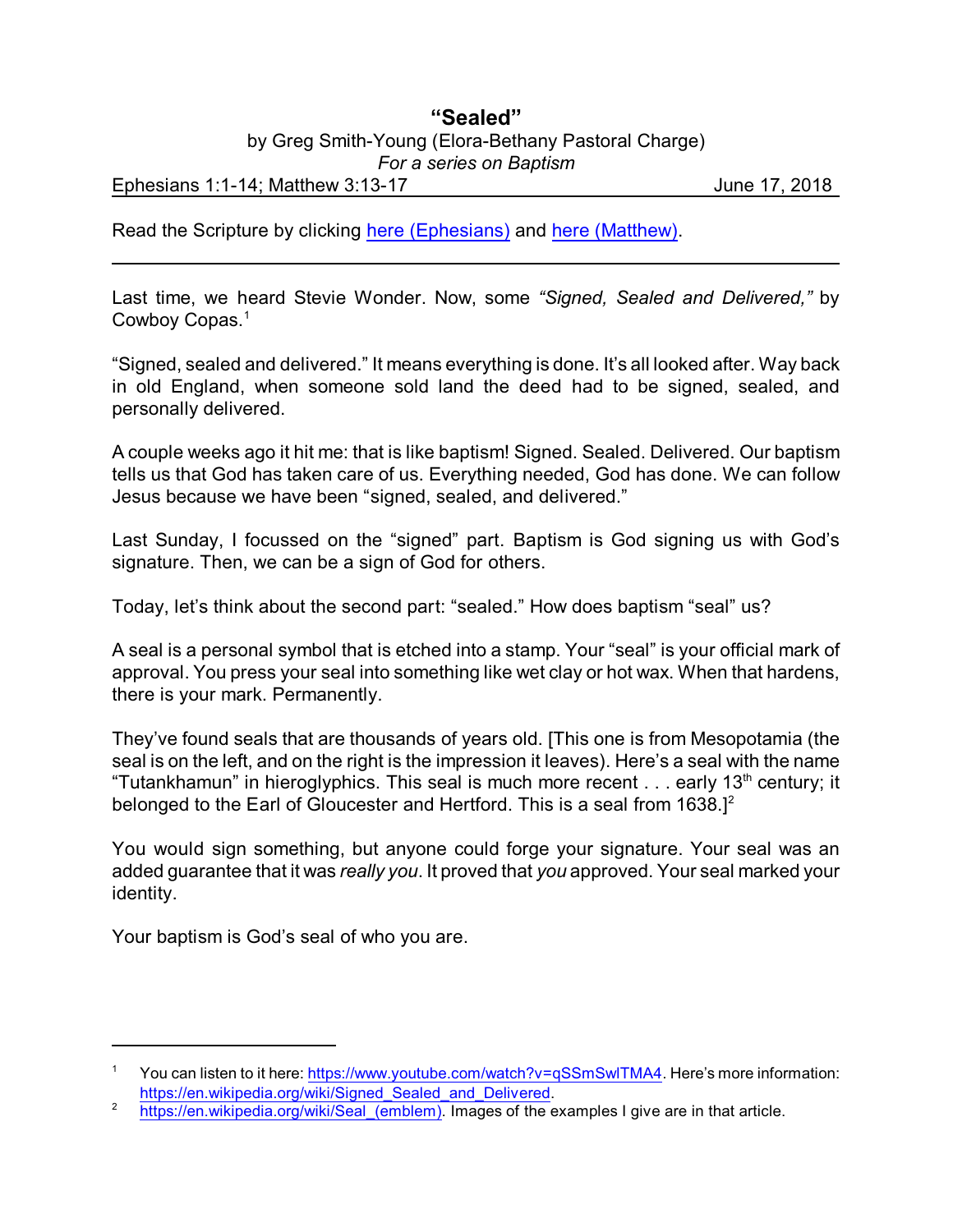II

Tish Harrision Warren is an Anglican priest.<sup>3</sup> She's written a book about experiencing God's presence in the ordinary of every day. Listen to what she says about waking up.

*I wake slowly. Even when the day demands I rally quickly—when my kids leap on top of me with sharp elbows or my alarm blares—I lie still for the first few seconds of the day, stunned, orienting, thoughts dulled. Then comes, slowly, the dawning of plans to make and goals for the day. But in those first delicate seconds, the bleary-eyed pause of waking, before the tasks begin, before I get on my game, I'm greeted again with the truth I am in my most basic self.*

*Whether we're children or heads of state, we sit in our pajamas for a moment, yawning, with messy hair and bad breath, unproductive, groping toward the day. Soon we'll get buttoned up into our identities: mothers, business people, students, friends, citizens. We'll spend our day conservative or liberal, rich or poor, earnest or cynical, fun-loving or serious. But as we first emerge from sleep, we are nothing but human, unimpressive, vulnerable, newly born into the day, blinking as our pupils adjust to light and our brains emerge into consciousness.*

*I always try to stay in bed longer. My body is greedy for sleep—'Just a few more minutes!'*

*But it's not just sleep I'm greedy for—it's that in-between place, liminal consciousness, where I'm cozy, not quite alert to the demands that await me. I don't want to face the warring, big and small, that lies ahead of me today. I don't want to don an identity yet. I want to stay in the womb of my covers a little longer. 4*

I love the phrases she uses for those first morning moments: "My most basic self . . . nothing but human . . . the womb of my covers."

At that moment, who are you? I mean really . . . who are you? Before anyone gets the chance to tell you who they think you are . . . who are you? Before your mind turns to whatever it is you think you should be . . . who are you? Really?

III

I read that bit from the start of Paul's Ephesian letter. It's a tricky piece to make sense of. It the Greek language Paul wrote in, it's one long, run-on sentence. Paul was so full of excitement about God, he sped from one thought to another, without even a period as a speed bump. He was overcome by what God has done. And what God continues to do.

<sup>3</sup> <http://www.tishharrisonwarren.com/>

Tish Harrison Warren, liturgy of the ordinary: sacred practices in everyday life (Downer's Grove, IL: InterVarsity, 2016), 15f.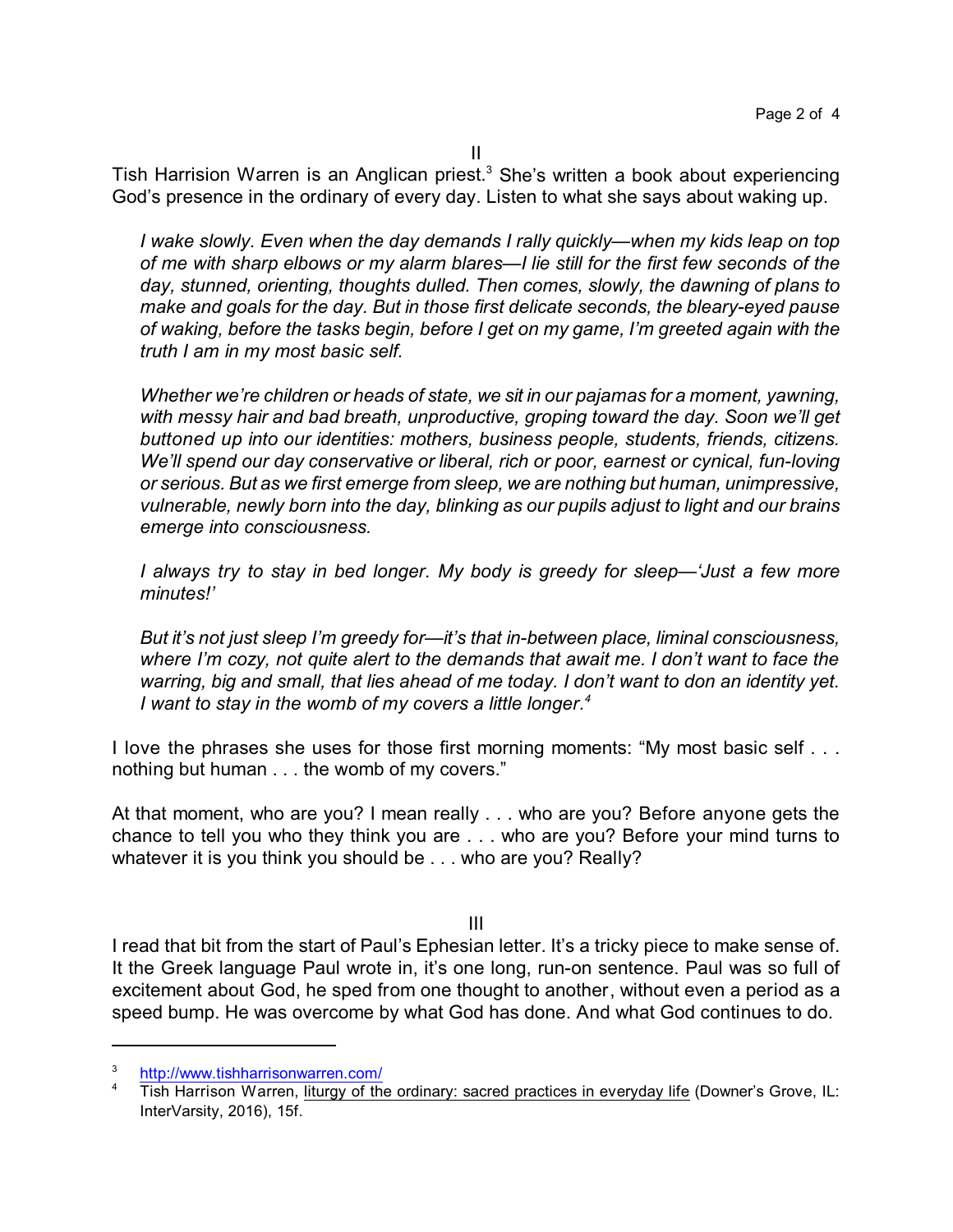Everything that is all messed-up and scattered all-over, God is bringing back together. God is gathering all things to Himself, where they belong. God is doing all this in Jesus. Jesus chooses us to be part of God's gathering-together work. So much to celebrate!

That's the long sentence, in a nutshell. Today, though, as we think about baptism, my attention zooms in to how Paul finishes up. He ends his burst of wonder with this:

*. . . you also were sealed with the Holy Spirit of promise.<sup>5</sup>*

*"You also were sealed."*

Remember, a seal stamped in wax proved identity.

God seals us.

God's seal is the Holy Spirit, who proves the promise of who we are. The Spirit-seal is the proof that we belong to Jesus. He paid the price for us. He claims us. He holds us as his own.

The Spirit-seal is the proof that God is doing God's gathering-together work in us. Everything about us — including everything scattered, confused and falling apart — God is bringing together and making us whole. God seals it!

Everything around us — our families, our neighbourhoods, our communities, our world — God is bringing together and making it whole. God seals it!

Your relationship with God —that relationship of love God made you for — God is making it whole. God seals it!

Your baptism celebrates this. You are sealed!

IV

You heard the second reading. When Jesus the Son was baptised, God his Father sealed him with the promised Holy Spirit. This showed what has been true forever and before: the whole Trinity who is God — Father, Son, Holy Spirit — is joined in a relationship of perfect and unbounded love.

The Holy Spirit joins us with Jesus. God brings us into that love who is God.

That's your identity. You are God's beloved. This is for everyone! We are all invited to

<sup>&</sup>lt;sup>5</sup> My translation of Ephesians 1:13b.